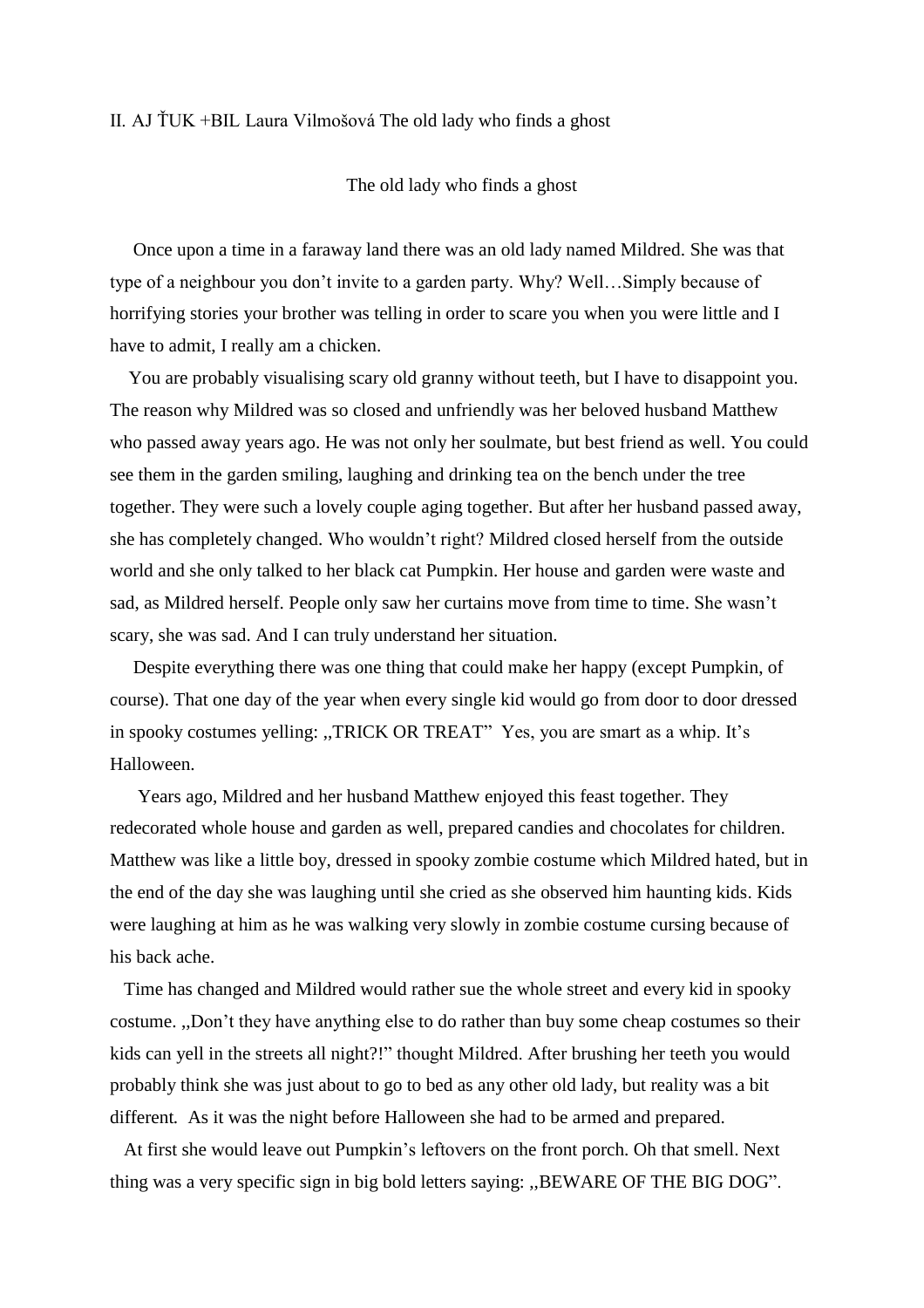Did Mildred have a dog? No, she didn't, but imagine a sign saying: ,,BEWARE OF THE BIG PUMPKIN". Next step was to get rid of all the candies and sweets in the house. Those kids can smell them from miles away. And last, but not least the most important step – lock the door. When a kid wasn't scared of the sign or the terrible smell, closed door is the only thing left that could protect her. Mildred loved her door. Not the door but the locks. She had four kinds of locks on her door and she used every single one. She could rest properly after she secured the house and garden.

 Next morning Mildred woke up. This time she didn't sleep at all. The whole night she was thinking about Halloween and how she used to spend it with her husband years ago, but that wasn't the only thing that kept her awake during the night. At midday she heard some weird noises in the attic. It felt like someone was there walking around.

 The day went by pretty quickly. No unwanted visitors. It was just Mildred and Pumpkin in the locked house watching TV, eating leftovers and taking naps.

 After she was sure that the trick-or-treating hours are done she finally went outside and cleaned up the front porch.

 In the afternoon she made herself her five o'clock tea turned on the TV and then out of nowhere. The sounds. Again. And louder, much louder. Now she was sure it wasn't just a dream or a sign of madness. Someone was actually up in the attic.

,What now?, asked Mildred herself. ,Should I go check?, asked Mildred once more like she was expecting an answer. She looked at Pumpkin but cat was nowhere to be found. He was probably sleeping on the couch. Mildred finally decided: ,I have to go check!,

 She took the stairs to the attic very, very slowly until she finally reached the door*. S*he put her hand on the handle. ,Come on Mildred, just a little squeeze and a quick look inside, said the inside voice. ,Ok Mildred, you can do this. You're a grown woman and you have nothing to be scared of !, said Mildred to herself again and then finally opened the door. And what she saw behind that door was unexpected. Like really unexpected. Something that Mildred never thought she would see. I think no one has ever thought they would see this. Because, behind that door, there was a… ,, GHOST! " screamed Mildred at the top of her lungs*.* ,AAAAA, GHOST!!, screamed Mildred in even higher voice. She looked at the ghost, it was hiding behind old boxes so she couldn't see it's face properly.

,Who are you?,

,Umm…?,

,Umm, what? Get out of my house you beast. You're supposed to be in a horror movie not in my attic!,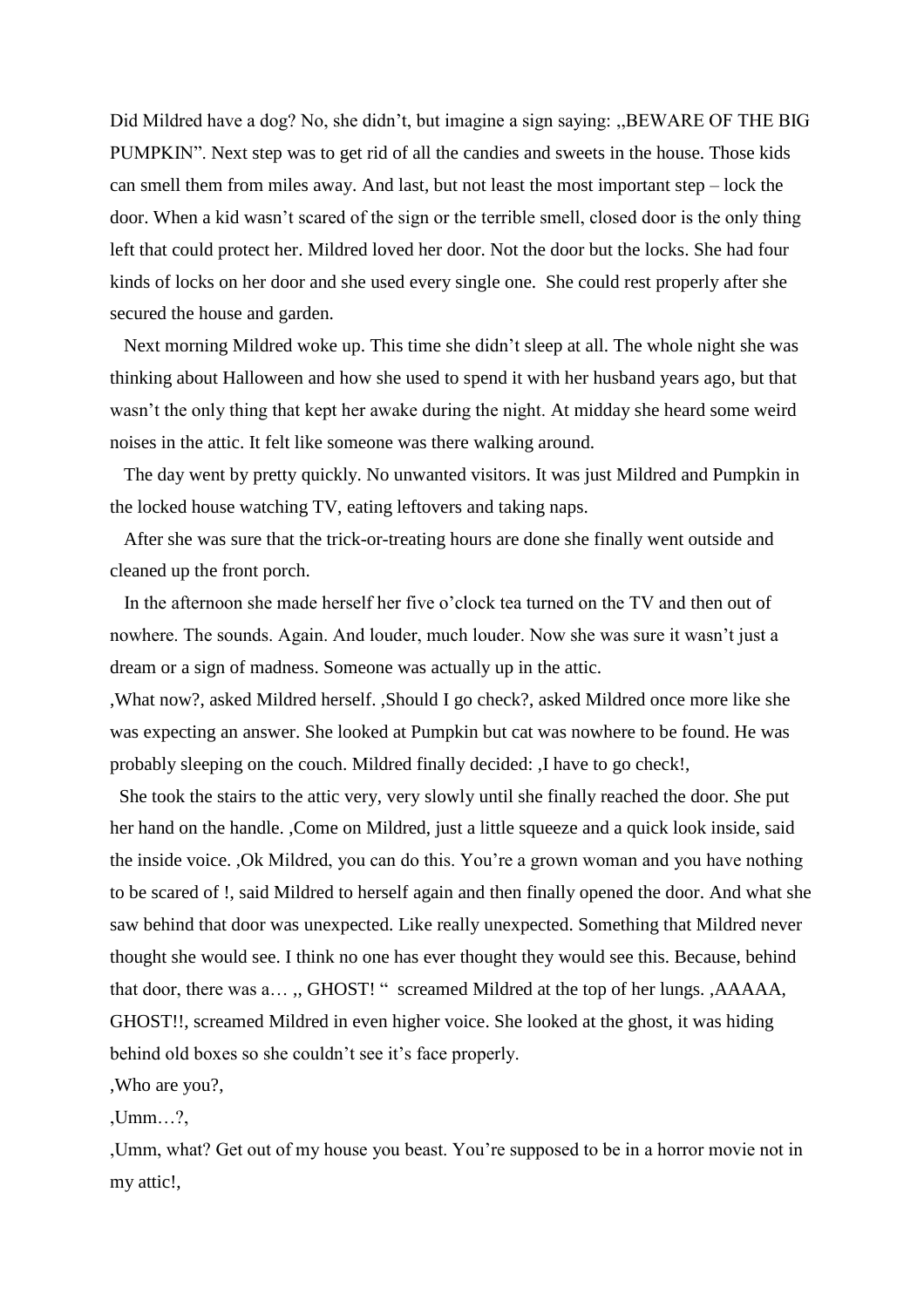,I…I'm s…so…sorry, miss.,

,What? You're a ghost you're not supposed to be sorry!,

,I…I have to. Have to tell …you some…something, miss?,

,What? What is so important that the god had to send me ghost to tell me? Huh?

,I…I'm so…s..sor…,

But before he finished his sentence, Mildred stepped closely*.* It seemed like she was about to hit the ghost

,Don't say that you're sorry or I swear I will hit you! Now I'm going to count to three and when I'm done you better not be here. Understand?!,

,MILDRED!,

And after that scream Mildred started realising to whom she was talking to or better said at whom she was yelling, but she was too scared to admit it.

,What are you doing? How are you behaving?,

,Umm, excuse me you broke into my attic, so what are you talking about?,

,I'm not finished! I'm talking about the whole time I wasn't here. I am talking about every single time you have frowned at a kid. Or every single time that you would rather walk around the whole town just to avoid contact. I am talking about every single time you've thrown away flowers someone has sent to every single time you have hung up on your own children just to avoid talking to them! And don't let me even get started on what you were doing on Halloweens!,

,How do you know all this?,

,Oh please did you really think I would just leave you here? I was watching you. The whole time.,

It was starting to make sense. The whole time she was recognizing the voice, the way it was talking to her. It wasn't saying: ,Miss., It was saying: ,Mill., She should have realised it earlier. That moment it hit her, she said: ,Matthew!,

The ghost turned around so that Mildred could see him better.

,Mill! Oh my dear Mil!,

,What are you?...How are you?....,

,I know you might be in a little shock.,

,A little? My dead husband just appeared in front of me.,

,Yes, good point but we don't have a lot of time. I have to go away soon, so you have to listen to me!,

,What? Go where?,